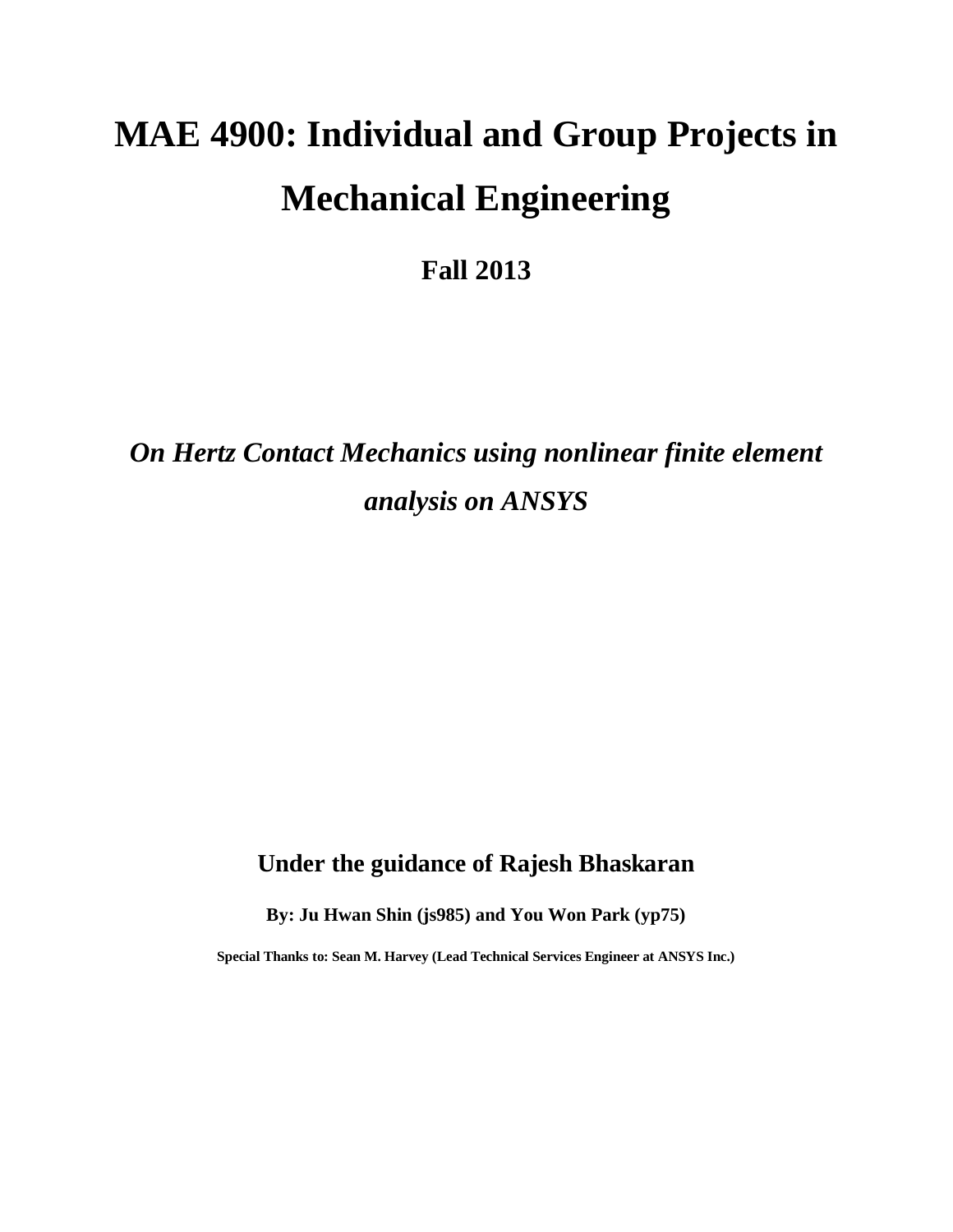#### **Brief Introduction:**

Throughout the semester, we have explored the Hertz Contact Mechanics, which is considered to be highly nonlinear phenomena. As will be discussed in the following sections, the nonlinearity comes from the variable boundary contact, where the stiffness and traction of the system depends on the displacement. While this problem can be approached using an analytical method, this type of problem can also be solved using a finite element method software, such as ANSYS. We have made a tutorial in SimCafe, which is a website that provides numerous resources on modeling FE Analysis (using ANSYS) for both beginners and for intermediate/advanced users. These can be found on <https://confluence.cornell.edu/display/SIMULATION/ANSYS+Learning+Modules>

#### **Problem Specification:**

Now, consider a simple problem that illustrates a comparison between the analytical and numerical results. As shown in the diagram below, consider a problem where we apply a downward force (*F*) of 60 $\pi$  newton to a spherical object with a radius (*R<sub>1</sub>*) of 8 millimeters. This isotropic sphere has an axial modulus  $(E_I)$  of 1 GPa and a Poisson's ratio  $(v_I)$  of 0.3. In addition, this sphere is fixed vertically at the contact interface with a rigid wall. Since we are modeling the wall as a rigid body, we assume axial modulus ( $E_2$ ) equals + $\infty$  and Poisson's ratio ( $v_2$ ) equals 0. Also, the radius of curvature of the wall (*R2*) can be assumed to be zero.

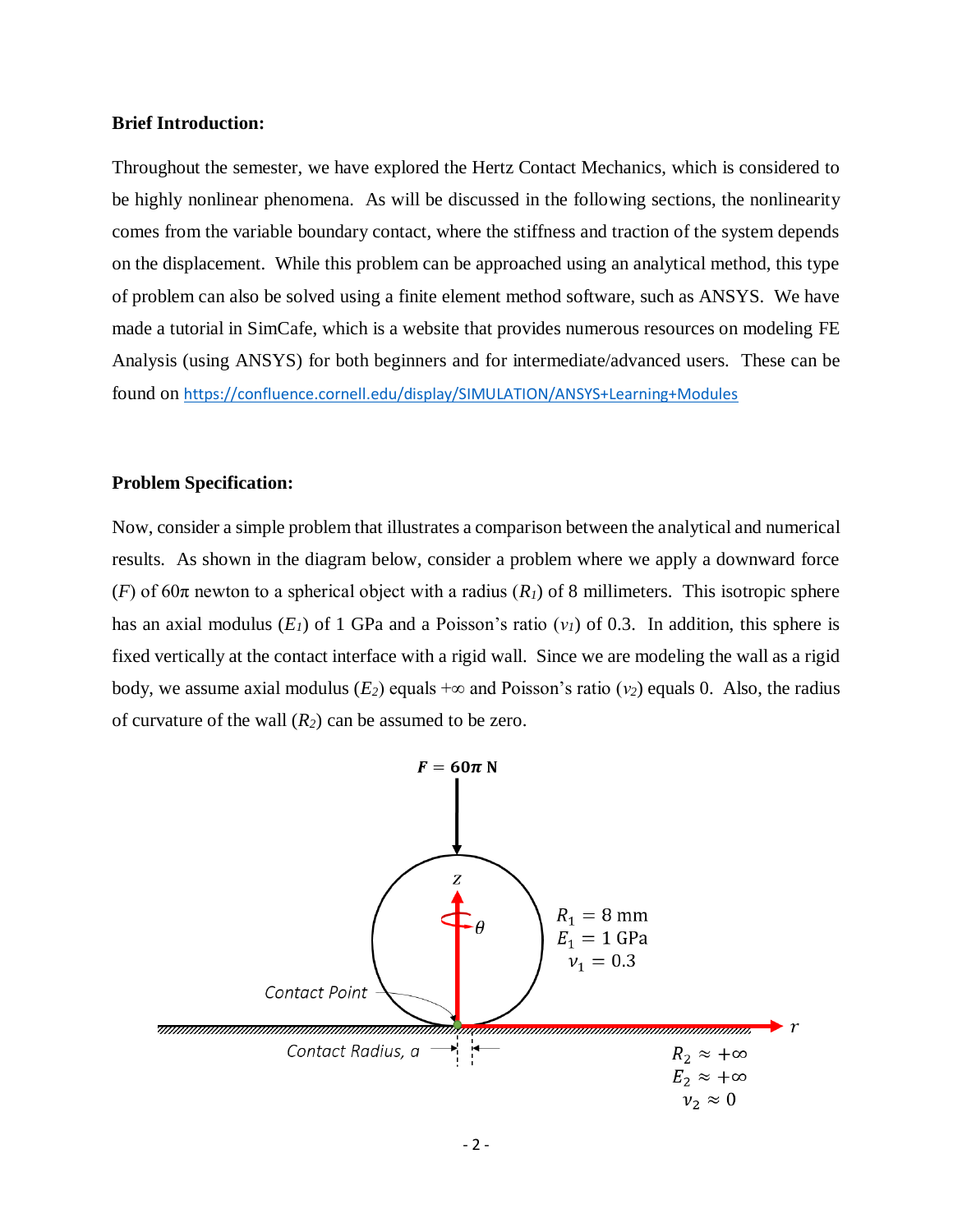This problem is a classic example of *Hertz Contact Mechanics<sup>1</sup>* , and hence, makes the following assumptions:

- 1. Surfaces are continuous and non-conforming, which means that initial contact is a point or a line. In our example of sphere-plate, the initial contact interface is in a form of a point.
- 2. Strains are small.
- 3. Solids are elastic. This means that the material response of stress and strain behaves linearly.
- 4. Surfaces are frictionless and cannot penetrate into each other.
- 5. Both objects (in our case, sphere and plate) are semi-infinitely large bodies.  $R_1, R_2 \gg a$ .

### **Mathematical Model**

 $\overline{a}$ 

As in any static analysis, the fundamental governing equation that we must keep in mind is the stress equilibrium equation (i.e. *governing equation*).

$$
\nabla \sigma + b = 0
$$

$$
\frac{\partial \sigma_r}{\partial r} + \frac{1}{r} \frac{\partial \tau_{r\theta}}{\partial \theta} + \frac{\partial \tau_{rz}}{\partial z} + \frac{\sigma_r - \sigma_\theta}{r} + b_r = 0
$$

$$
\frac{\partial \tau_{r\theta}}{\partial r} + \frac{1}{r} \frac{\partial \sigma_\theta}{\partial \theta} + \frac{\partial \tau_{\theta z}}{\partial z} + \frac{2}{r} \tau_{r\theta} + b_\theta = 0
$$

$$
\frac{\partial \tau_{rz}}{\partial r} + \frac{1}{r} \frac{\partial \tau_{\theta z}}{\partial \theta} + \frac{\partial \sigma_z}{\partial z} + \frac{1}{r} \tau_{rz} + b_z = 0
$$

In the above set of equations, it can be shown that  $\sigma_{ij} = \sigma_{ji}$ , due to moment balance! Furthermore, we begin by making valid assumptions with regards to our problem of interest. First, we assume that there is no body force  $(b = 0)$  anywhere in our model. In addition, we

<sup>&</sup>lt;sup>1</sup> S. Timoshenko and J.N. Goodier: "Theory of Elasticity" -- Chap. 13: Sect. 125, "Pressure between Two Spherical Bodies in Contact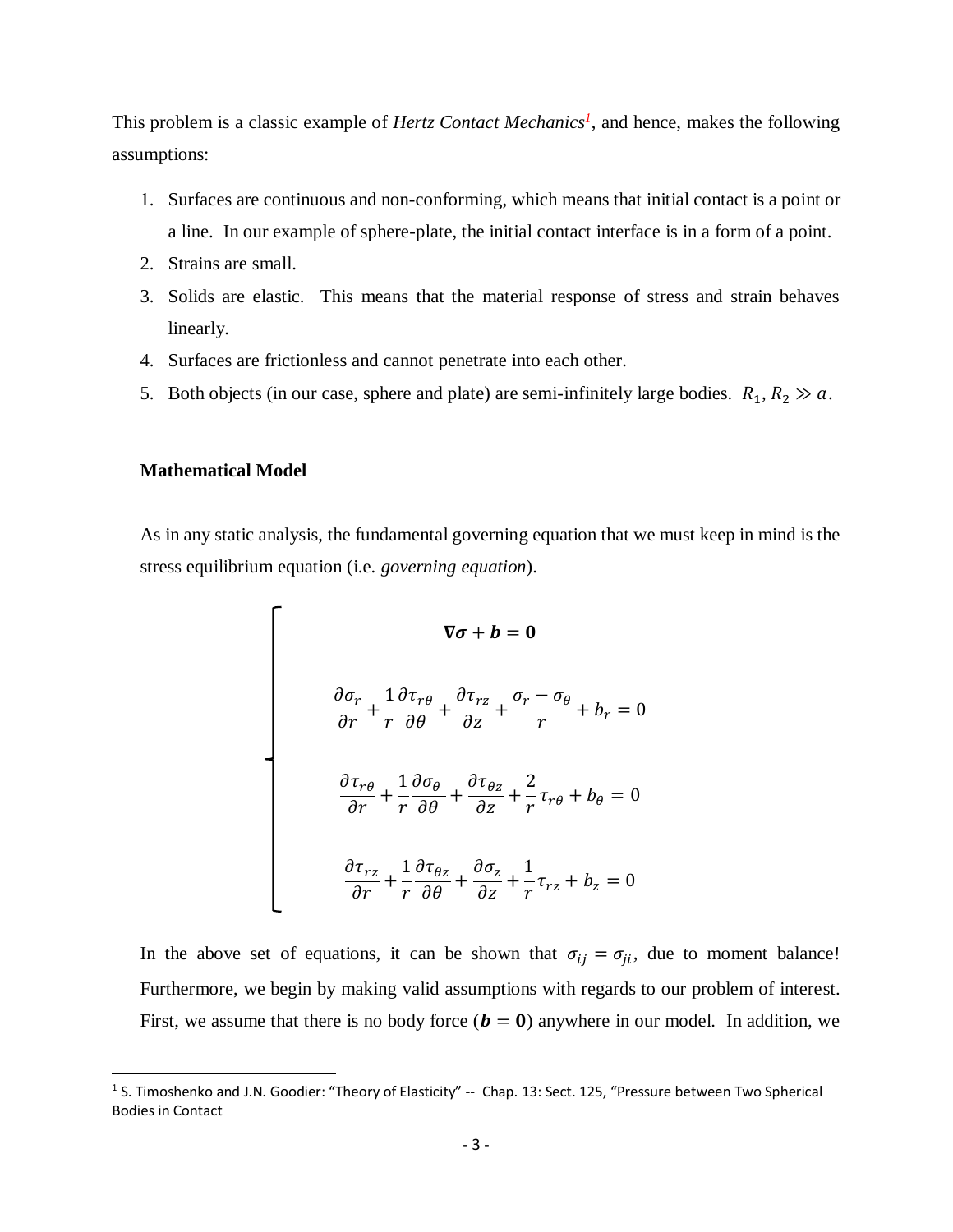model our problem as a plane stress problem, which means that all of the *out-of-plane* stress components ( $\sigma_{\theta} = \tau_{\theta r} = \tau_{\theta z} = 0$ ) involving  $\theta$ -direction, can be assumed to equal zero. These assumptions lead to the following simplifications:



Next we list the relevant boundary conditions of our problem. The two types of boundary conditions, essential and natural, will be specified for all boundaries in our model. It must be noted that *essential* boundary conditions refer to displacement conditions and *natural* boundary conditions represent traction conditions. It is also important to observe that only one of these boundary conditions may be specified at a given boundary. In addition, only one of these boundary conditions is sufficient for a given boundary point.

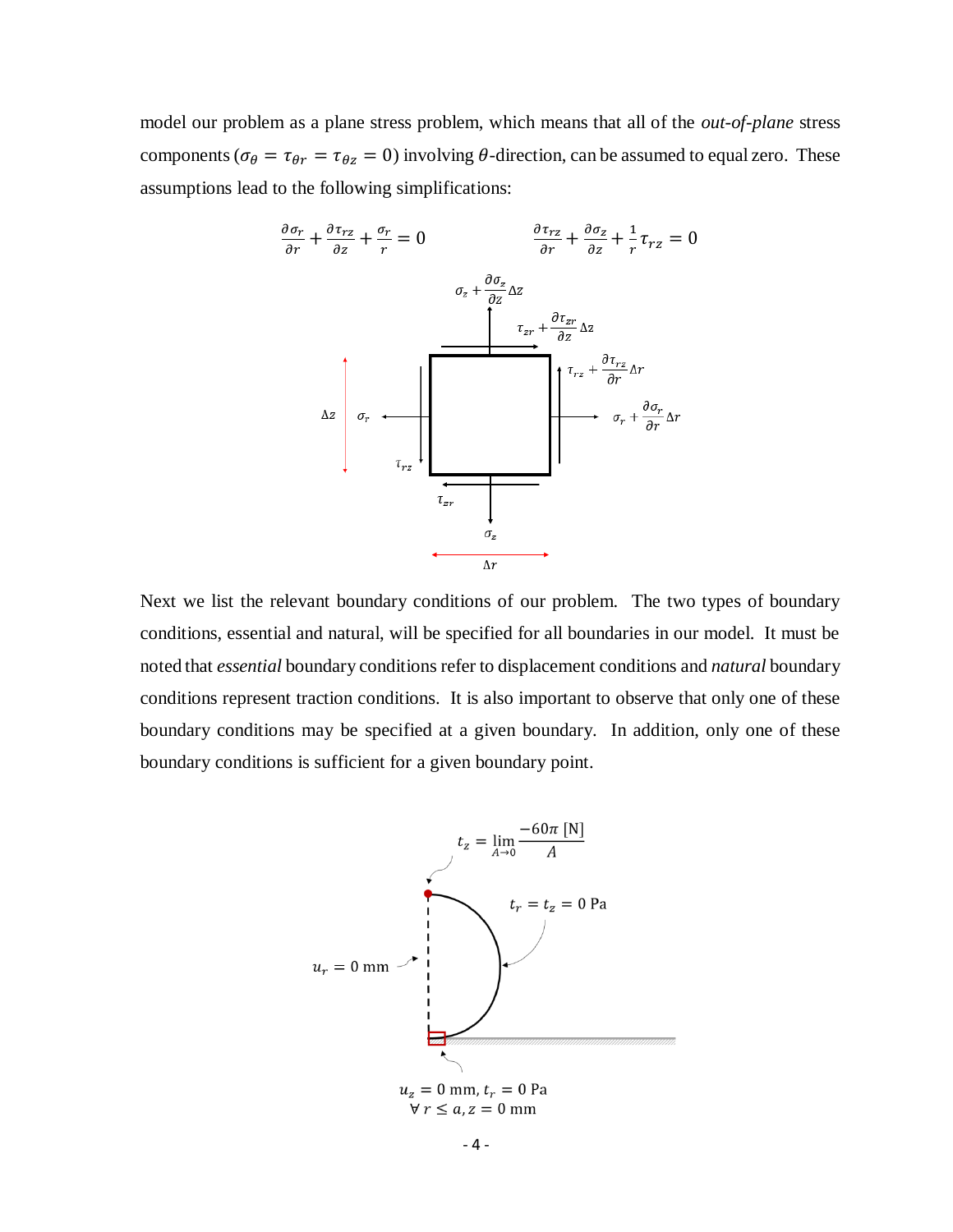Along the frictionless contact interface, we specify the following boundary conditions.

$$
u_z = 0
$$
 mm and  $t_r = 0$  Pa for  $r \le a$  and  $z = 0$  mm

Here,  *represents the radial position away from the axis of symmetry and*  $*a*$  *denotes the contact* radius. We note that, due to the nonlinear nature of our problem, the contact radius,  $a$ , will change throughout the loading process. Even though the contact interface between the sphere and the surface is initially a single point, the contact interface will grow to become a surface as the sphere deforms.

Since the top of sphere is subjected to a point load, traction condition is specified at this location. We observe that since the load is being applied to a point, traction will be infinitely large.

 $t_z = -\infty$  Pa

Along the *free* surface of the sphere, the boundary condition may be specified as follows.

$$
t_r = t_z = 0
$$
 Pa

With symmetry condition, the following boundary condition is prescribed along the axis of symmetry.

$$
u_r=0\ \mathrm{mm}
$$

By identifying the governing equations and defining the boundary conditions, we have set up the mathematical model. We will now establish several additional relationships, which are used in the postprocessing step for computing stress and strain fields using these nodal displacements. These relationships are commonly referred to as the constitutive equations. One of these equations is the *strain-displacement* relationship.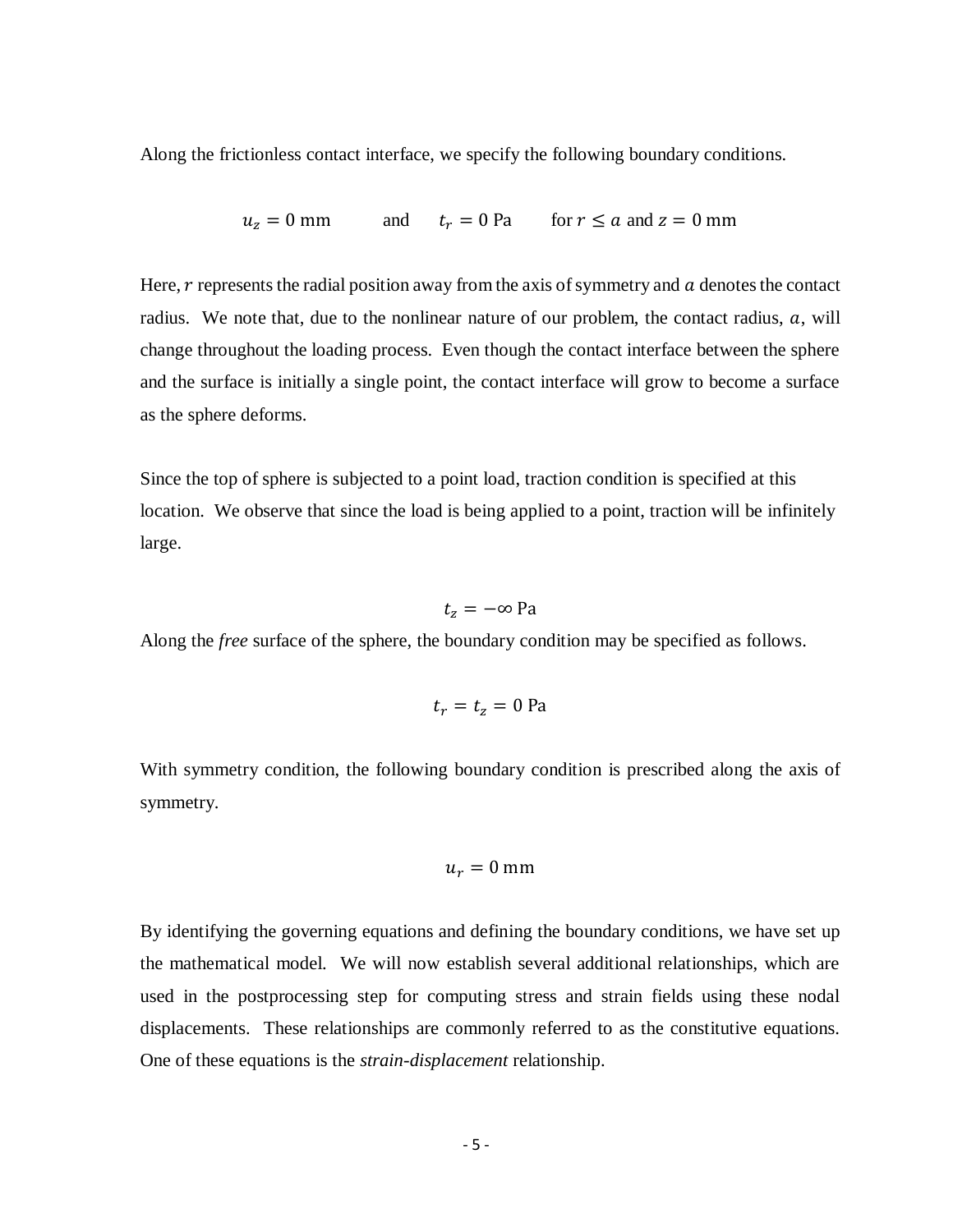$$
\varepsilon_{ij} = \frac{1}{2} \left( \frac{\partial u_i}{\partial x_j} + \frac{\partial u_j}{\partial x_i} \right)
$$

$$
\varepsilon_r = \frac{\partial u_r}{\partial r} \qquad \varepsilon_{\theta} = \frac{u_r}{r} \qquad \varepsilon_z = \frac{\partial w}{\partial z} \qquad \gamma_{rz} = 2\varepsilon_{rz} = \frac{\partial w}{\partial r} + \frac{\partial u_r}{\partial z}
$$

Second relationship is called Hooke's law. For our model, we assume isotropic material under plane stress, and so further simplifying the Hooke's law results in the following equations.

$$
\sigma_r = \Lambda[(1 - v)\varepsilon_r + v\varepsilon_\theta + v\varepsilon_z]
$$

$$
\sigma_z = \Lambda[v\varepsilon_r + (1 - v)\varepsilon_z + v\varepsilon_\theta]
$$

$$
\tau_{rz} = \left(\frac{E}{2(1 + v)}\right)\gamma_{rz}
$$

$$
\text{where } \Lambda = \frac{E}{(1 + v)(1 - 2v)}
$$

#### **FEM Approach:**

In this section, we discuss the general methods that ANSYS uses in solving for the desired results. As the name suggests, finite element method first requires meshing the system that is to be analyzed into a finite number of elements. In ANSYS, one can manually create the mesh configuration, or can alternatively let the software use a special algorithm to generate the mesh profile, which will not be discussed in this tutorial. Depending on the level of accuracy of the results that is desirable, one can choose to refine the mesh, so that there will be more elements near any region in the model. Having greater number of elements in the system can allow the results to converge within appropriate bounds. It should also be noted that an element is generally comprised of multiple nodes. Configuration of the nodes in each element can vary for different element types. As an example, an element, *PLANE183*, has the configuration, as shown below.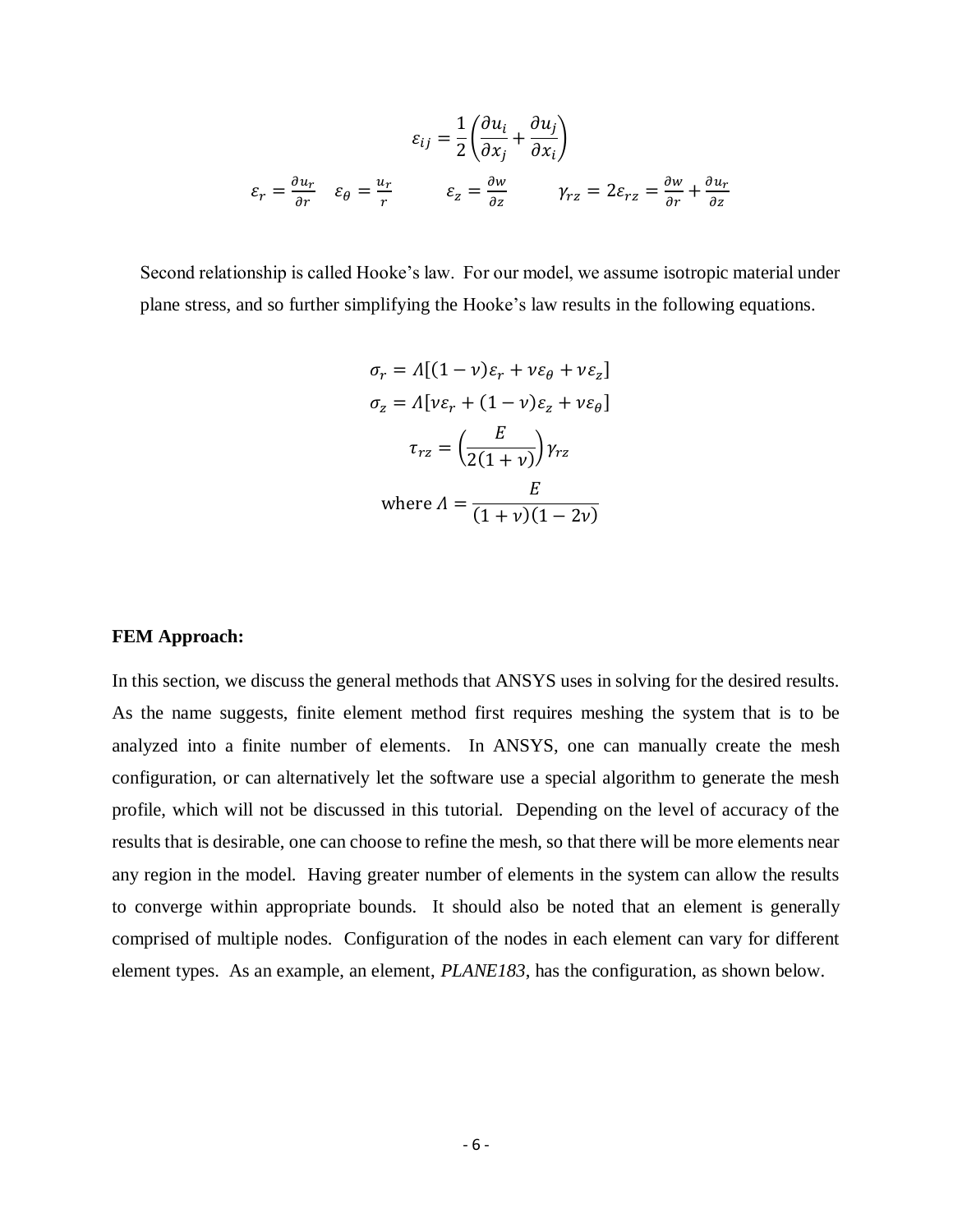

Each of the eight nodes shown above can be described by displacement vectors (translational and rotational components, depending on the element type) and by force vectors. Finite element method first solves for the nodal displacement field with the specified boundary conditions. The underlying system of equations that ANSYS solves for is shown below.

$$
[K]{u} = {f}
$$

$$
{u} = [K]^{-1}{f}
$$

Here,  $[K]$  is also referred to as the global stiffness matrix, and contains *n* by *n* components, where *n* is equal to the total degrees of freedom of the system. On the other hand,  $\{u\}$  and  $\{f\}$  are column matrices with *n* components, which represent nodal displacement fields and nodal force fields, respectively. After specifying the appropriate boundary condition in ANSYS, it then solves for these displacement and force fields simultaneously.

However, in the case of our Hertz contact example, we note that the system is a highly nonlinear problem, due to the mechanical interactions between multiple components of the system. The fact that the boundary condition at the contact interface between the sphere and the rigid plate changes throughout the loading process indicates that an iterative approach is necessary to converge the solutions. More specifically, we observe that the state of traction and the stiffness of the system depend on the displacement near the contact interface.

$$
[K(u)]\{u\}=\{f(u)\}
$$

By default, ANSYS requires that force reaction balance be satisfied within a given tolerance level. If the method of linear analysis is selected, solution would most likely fail to converge for a system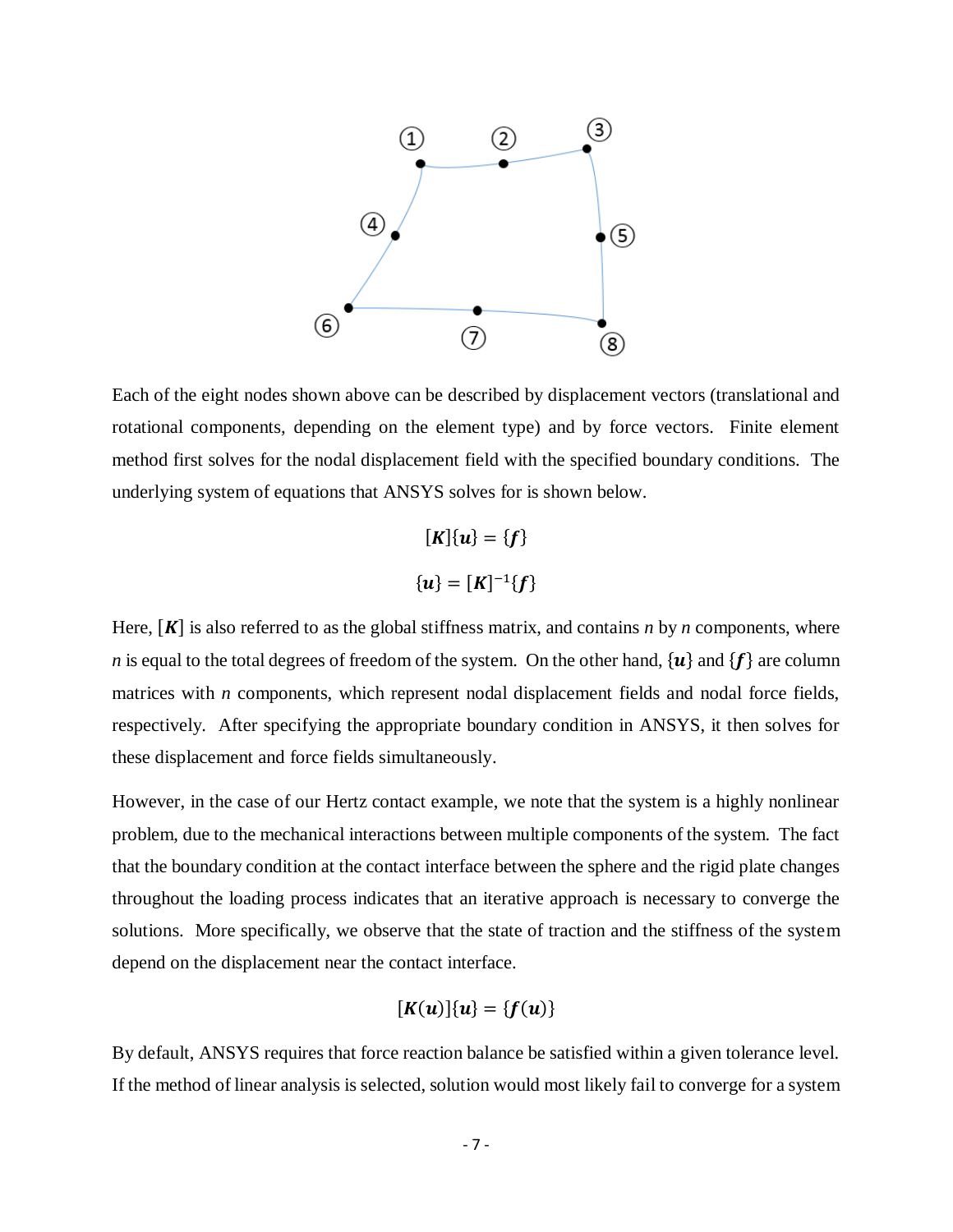that contains a variable contact interface since only a single iteration would be performed. To overcome this issue, we introduce the Newton-Raphson (*NR*) method in solving for the solution. Given an initial guess, *NR* method generates a sequence of guesses that converges to a root of the equation. This method is based on making successive approximations to solution using the previous value of **u** to determine **K**(**u**).



In addition to the Newton-Raphson method, other techniques can be applied, in order to help convergence issues that might arise. This method, known as Incremental Loading technique, makes subdivisions of the load into smaller steps. While increasing the number of substeps may require more computation, it helps to linearize the solution by making smaller loads, such that the residuals between iterative solution and true solution also become smaller. It must be noted that these two techniques can be applied to our finite element analysis individually or can be used simultaneously. Using both of these, however, is most recommended, since Incremental loading technique can help decrease the number of iterations required to obtain a converged solution.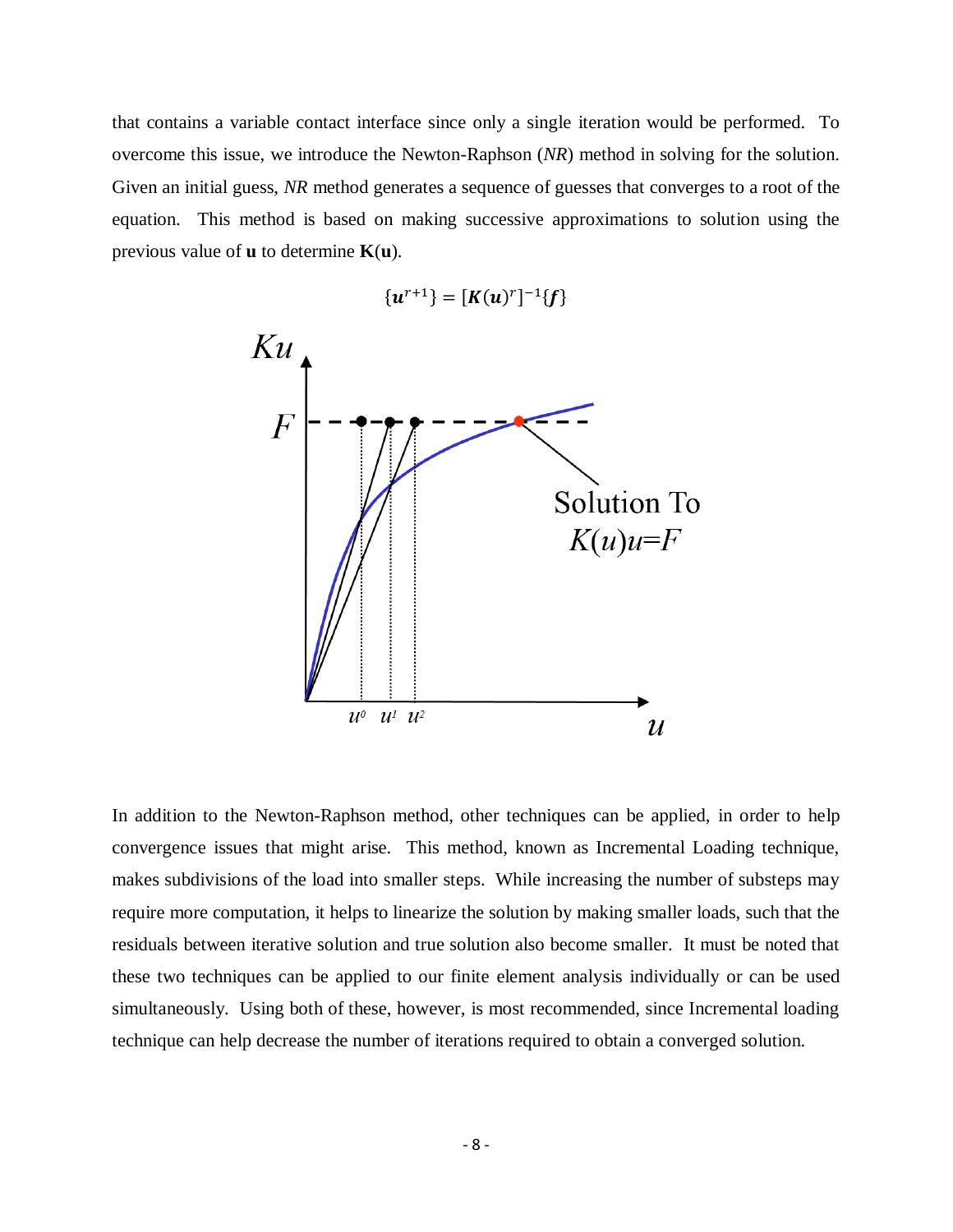

Once the solution has converged, the nodal displacement fields obtained from the final equilibrium iteration can be further used to generate the strain and stress distribution at each node. In FEM, analyses, similar to the ones found in *Mathematical Model* page, are adopted to compute these nodal fields. However, we have to modify our approach slightly to take into account the fact that we now have a finite number of elements. This calls for a linear, first-order approximation method among the neighboring elements in computing strain distribution. In other words, the nodal strain and stress fields are calculated in the following manner.

$$
\varepsilon_{ij} \simeq \frac{1}{2} \left( \frac{\Delta u_i}{\Delta x_j} + \frac{\Delta u_j}{\Delta x_i} \right) \quad \forall \ \{i, j\} = \{1, 2, 3\}
$$
\n
$$
\sigma_i = C_{ij} \varepsilon_j \quad \forall \ \{i, j\} = \{1, 2, ..., 6\}
$$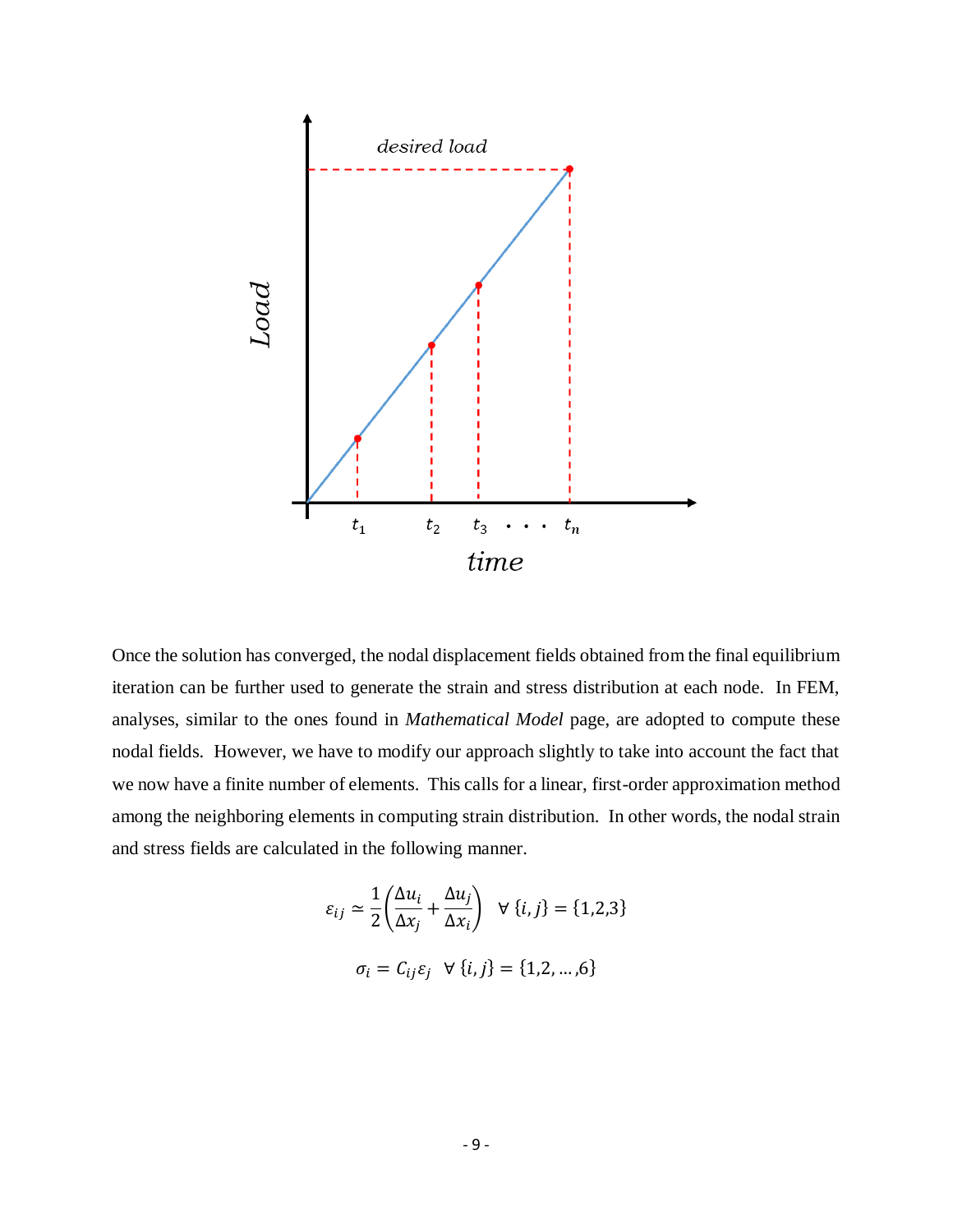# **Verification and Validation:**

This section contains a few formulae, which made the listed assumptions, found in the *Problem Specification section*.

The analytical formula for computing the radius of contact zone (*a*) is given as follows:

$$
a = \left(\frac{3F\left[\frac{1-\nu_1^2}{E_1} + \frac{1-\nu_2^2}{E_2}\right]}{4\left(\frac{1}{R_1} + \frac{1}{R_2}\right)}\right)^{1/3}
$$

|                          | Theoretical | Numerical | Relative Error (%) |
|--------------------------|-------------|-----------|--------------------|
| Contact radius, $a$ [mm] | .00964      | 1.02517   | . . 538            |

Using this value of contact radius, we can also compute the normal pressured induced at the contact zone. Theoretically, the maximum pressure  $(p_{max})$  is induced along the *y*-axis, as expected, and is given by the following formula:

$$
p_{max} = \frac{3F}{2\pi a^2}
$$

|                                | Theoretical | Numerical | Relative Error (%) |
|--------------------------------|-------------|-----------|--------------------|
| Max. Pressure, $p_{max}$ [MPa] | 88.290      | 81.094    | 8.151              |

Furthermore, we can derive the following formula for the normal stresses,  $\sigma_z$  and  $\sigma_r = \sigma_\theta$ , along the *z*-axis.

$$
\sigma_z = -p_{max}\left(\frac{z^2}{a^2} + 1\right)^{-1}
$$

$$
\sigma_r = \sigma_\theta = -p_{max} \left[ (1 + v_1) \left( 1 - \left| \frac{z}{a} \right| \tan^{-1} \left| \frac{a}{z} \right| \right) - \frac{1}{2 \left( \frac{z^2}{a^2} + 1 \right)} \right]
$$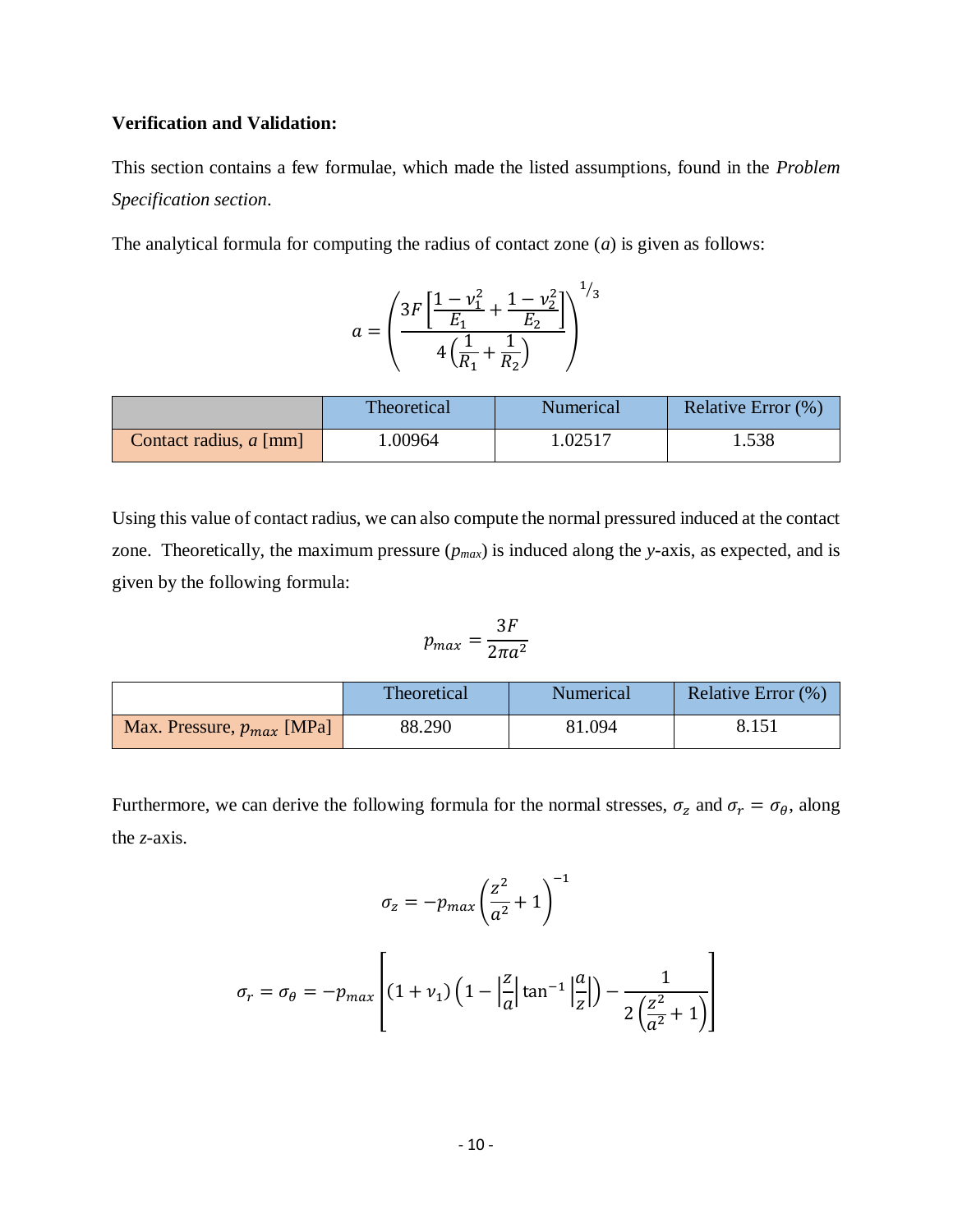Here we note that the principal normal stresses,  $\sigma_1 = \sigma_2 = \sigma_r = \sigma_\theta$  since the *out-of-plane* shear stresses,  $\tau_{rz} = \tau_{\theta z} = 0$ , and  $\sigma_3 = \sigma_z$ . And we can deduce that  $\tau_{max} = |\tau_1| = |\tau_2| = \left|\frac{\sigma_1 - \sigma_2}{2}\right|$  $\frac{-\omega_2}{2}$  and  $|\tau_3| = 0$ . The effective stress (using the *Von-Mises criterion*) along the *y*-axis can be computed as the following:

$$
\bar{\sigma} = \frac{1}{\sqrt{2}}\sqrt{(\sigma_1 - \sigma_2)^2 + (\sigma_2 - \sigma_3)^2 + (\sigma_1 - \sigma_3)^2}
$$

Lastly, we also confirm that the applied load at the top vertex of the sphere matches our numerical contact pressure, integrated along the interface.

| Mesh size $[m]$               | 2.00E-04 | 1.00E-04 | 9.00E-05 | <i>Theoretical</i> |
|-------------------------------|----------|----------|----------|--------------------|
| <b>Force Reaction (N)</b>     | 187.95   | 188.32   | 188.52   | 188.50             |
| <b>Relative Error</b> $(\% )$ | 0.29     | 0.09     | 0.01     | 0.00               |

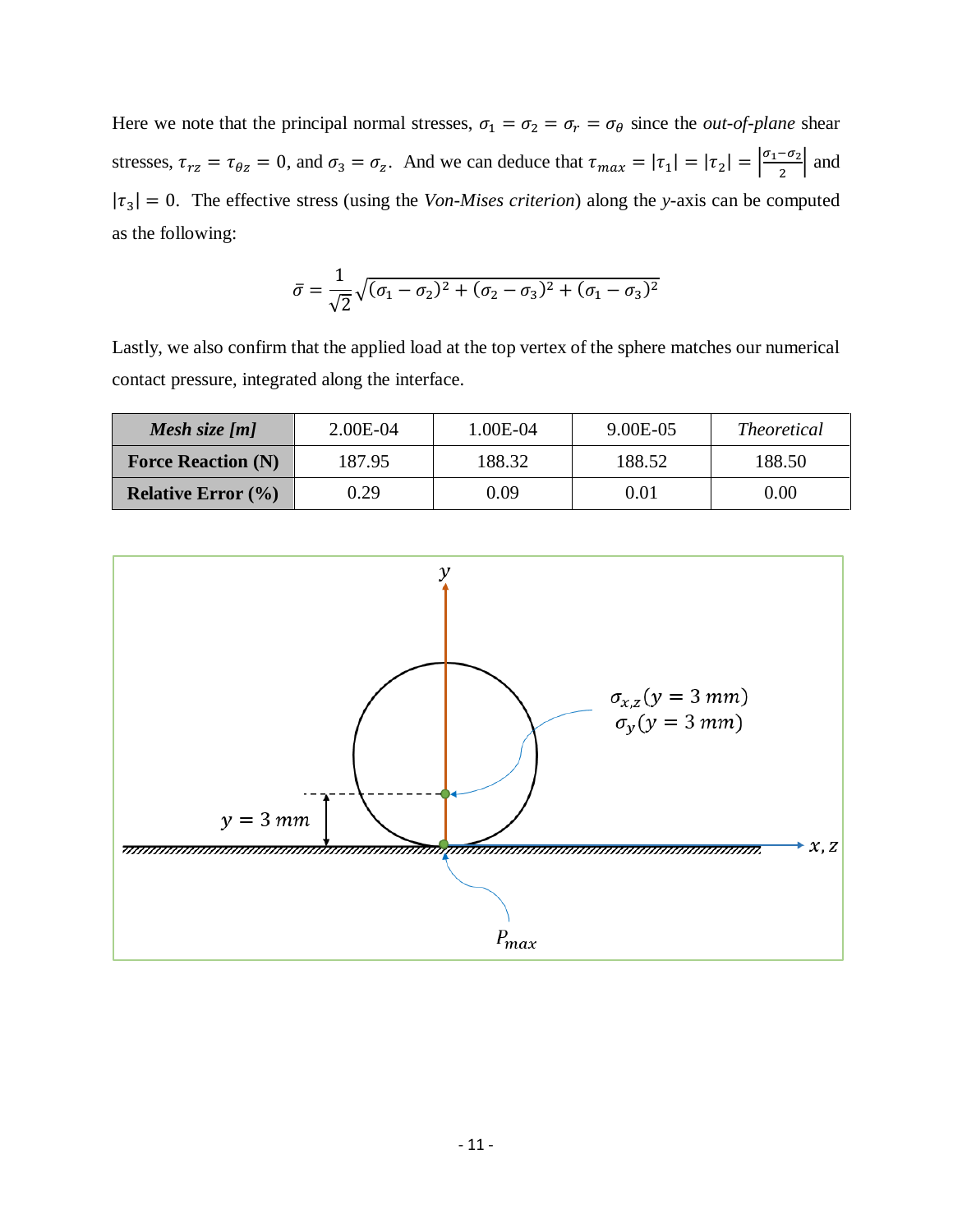